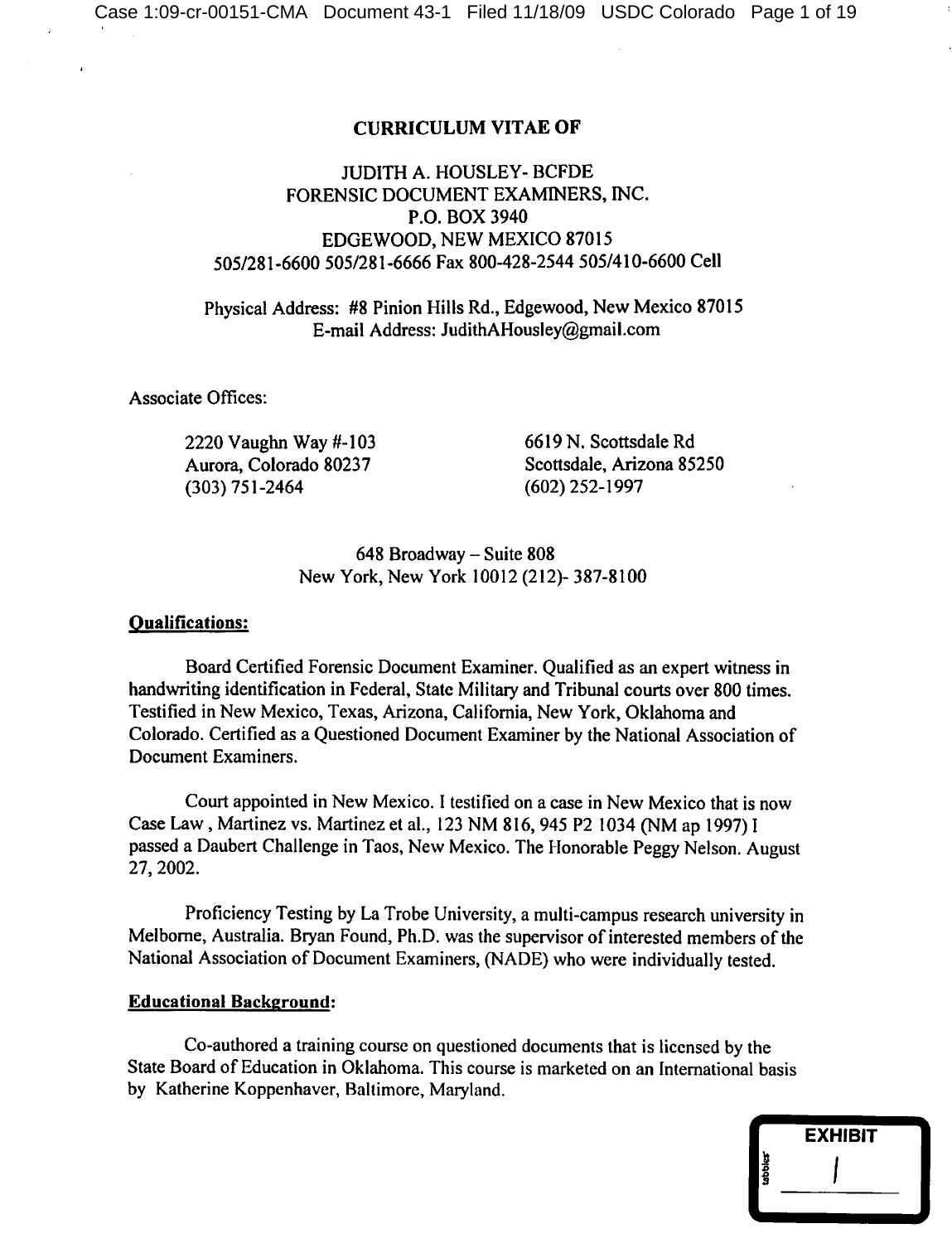# Judith A. Housley (con't) **Forensic Document Examiner**

# **Professional Memberships:**

- Forensic Expert Witness Association
- National Association of Document Examiners

# Teaching/Workshops:

# Training workshops in Basic Forgery Detection for banking personnel in **Metropolitan Banks in:**

Denver, Colorado Fort Worth, Texas Albuquerque, New Mexico San Diego, California El Paso, Texas Kansas City, Missouri

Dallas, Texas Houston, Texas San Francisco, California Los Angeles, California San Antonio, Texas Washington, D.C.

- $\bullet$ Basic Forgery Detection workshops at National Conference of American Handwriting Analysis Foundation in Denver, Colorado and Santa Clara, California.
- The Council of Graphological Sciences, Washington, D.C.
- National Association of Bank Women—Lubbock, Texas
- New Mexico Bank Women-Grants, New Mexico
- American Institute of Banking-New Mexico Chapters
- Greater Kansas City Clearing House-Kansas City, Missouri  $\bullet$
- American Handwriting Analysis Foundation—San Angelo, Texas

# **Lectures to Organizations and Associations:**

- New Mexico Defense Lawyers Associations
- El Paso Bar Association-El Paso, Texas
- Eddy County Bar Association-Carlsbad, New Mexico
- Sierra/Socorro County Bar Association—Truth or Consequences, New Mexico
- Lea County Bar Association-Hobbs, New Mexico
- New Mexico Bankers Association
- Colorado Retail Council-Vail, Colorado
- Tele-Check--Denver, Colorado
- New Mexico Liquor Dealers Association-Albuquerque, New Mexico
- Competitive Edge National Convention-Minneapolis, Minn.
- New Mexico Hospital Association—Albuquerque, New Mexico  $\bullet$
- National Association of Document Examiners-Denver, Colorado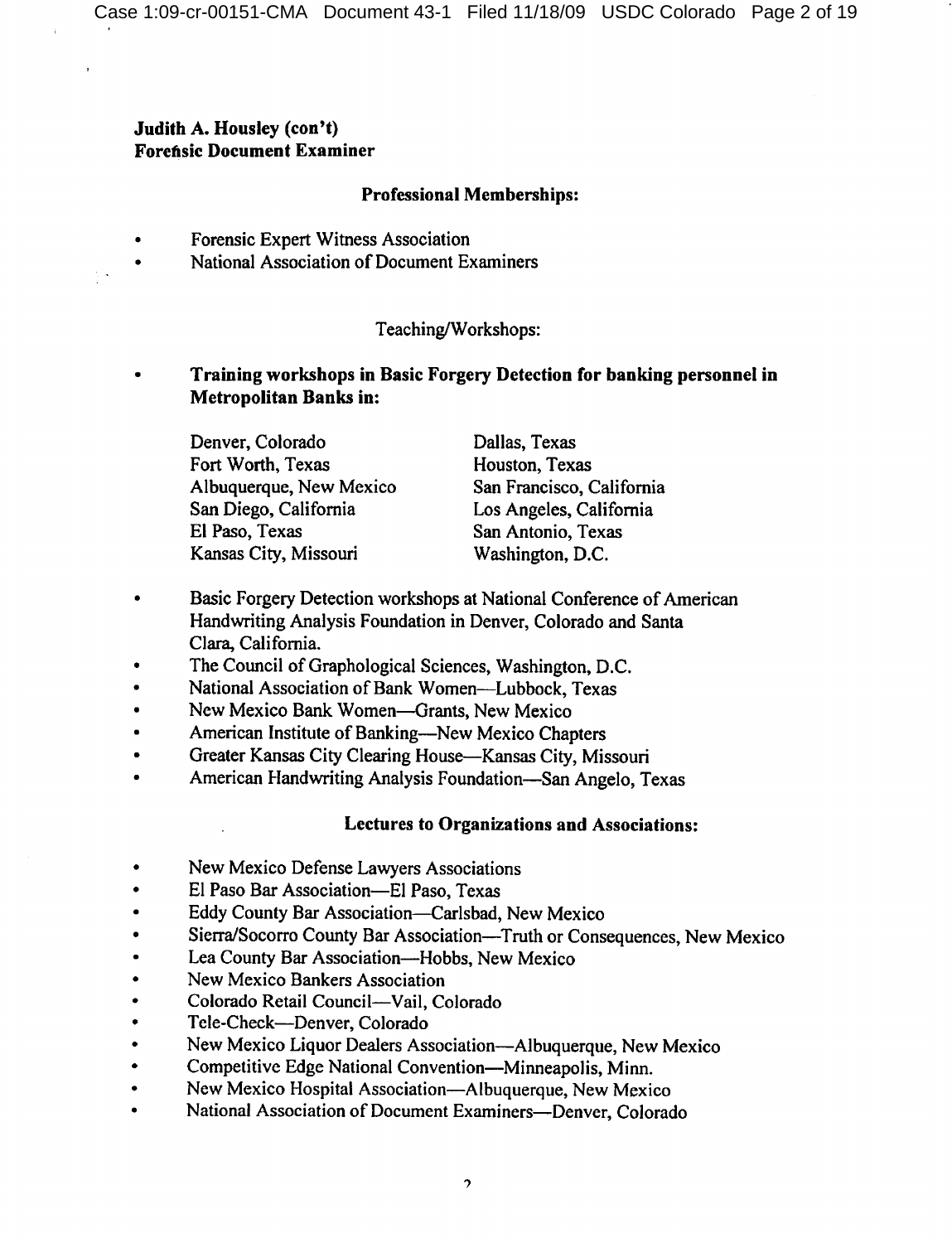## **Representative List of Clients:**

- List of Banks & Savings & Loans: National Bank—Lubbock, Texas  $\bullet$
- Western Bank-Albuquerque, New Mexico
- American Federal Savings-Pueblo, Colorado
- First Interstate Bank—Albuquerque, New Mexico
- Western Bank-Truth or Consequences, New Mexico
- United New Mexico-Albuquerque and Carlsbad, New Mexico
- First National Bank—Albuquerque, New Mexico
- Bank of America-Albuquerque, New Mexico
- New Mexico Educators Federal Credit Union—Albuquerque, New Mexico
- Western Commerce Bank-Carlsbad, New Mexico

## **Representative List of Clients:**

- United States Department of Justice, United States Attorneys Office
- Attorney General for State of New Mexico-Santa Fe, New Mexico  $\bullet$
- Federal Public Defender Department-Albuquerque and Las Cruces,  $\bullet$ New Mexico
- New Mexico Public Defender Department
	- Albuquerque
	- Roswell
	- Carlsbad
	- Farmington
	- **Silver City**
	- Las Cruces
	- **Truth or Consequences**
	- Taos
- Eddy County Sheriff's Department-Carlsbad, New Mexico
- Police Department-Carlsbad, New Mexico
- Drug Enforcement Agency—Las Cruces, New Mexico
- Richard's Distributing—Albuquerque, New Mexico
- Albuquerque Public Schools
- Farmer's Insurance Company—Albuquerque, New Mexico
- New Mexico School for the Visually Handicapped
- Data Point Corporation-San Antonio, Texas
- Presbyterian Hospital Albuquerque, New Mexico
- Ethicon Medical Supply (Johnson & Johnson)
- Desert State Senior Law Center-Albuquerque, New Mexico
- Legal Aid Society of Albuquerque, New Mexico Union Pacific Railroad- Denver, CO.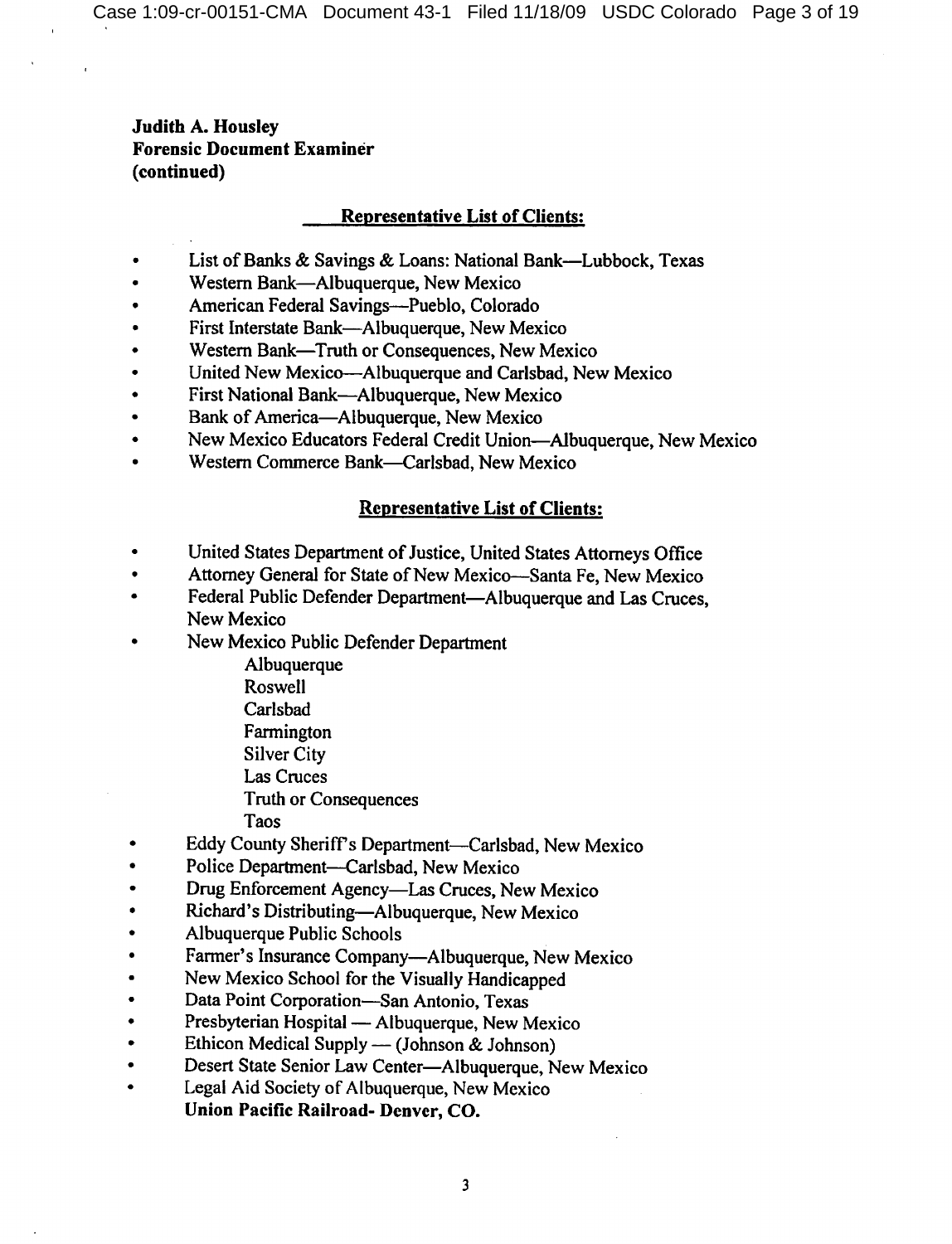## **Judith A. Housley (cont)**

# **Representative List of Clients:**

Santa Fe Sheriff's Department- Criminal Division-Santa Fe, NM

- Minnesota Title Company-Houston, Texas  $\bullet$
- Saint Vincent's Hospital-Santa Fe, New Mexico
- Western Commerce Bank-Carlsbad, New Mexico
- Pitre Automotive—Albuquerque, New Mexico
- Casa Chevrolet—Albuquerque, New Mexico
- Wendy's-Albuquerque, New Mexico
- Albuquerque Publishing Company
- New Mexico Federal Credit Union
- Mobile Oil-Midland, Texas
- United States Air Force—Albuquerque, New Mexico American Commerce Insurance Co.-Columbus, OH University of Denver College of Law- Denver, Colorado

# **Representative List of Law Firms:**

- Modrall, Sperling, Roehl, Harris & Sisk-Albuquerque, New Mexico
- Miller, Stratvert, Torgerson & Schlenker—Albuquerque, New Mexico
- Hatch, Beitler, Allen & Shepherd-Albuquerque, New Mexico
- Hinkle, Cox & Eaton—Albuquerque New Mexico
- Poole, Tinnin & Martin-Albuquerque, New Mexico
- Campbell, Pica & Olson—Albuquerque, New Mexico  $\bullet$
- Behles & Davis, Albuquerque, New Mexico
- Keleher & McLeod—Albuquerque, New Mexico

# **Representative List of Law Firms:**

- Glen Houston-Hobbs, New Mexico
- R.E. Richards-Hobbs, New Mexico
- Esther Van Soelen-Clovis, New Mexico
- Joseph Shattuck-Roswell, New Mexico
- Steve Bell-Roswell, New Mexico
- Thomas Campbell-Roswell, New Mexico
- William Lynch-Roswell, New Mexico
- Brian Copple—Roswell, New Mexico
- Robert Sabin-Roswell, New Mexico  $\bullet$
- Rod Schmacher-Roswell, New Mexico  $\bullet$
- Albert Rivera-Alamogordo, New Mexico  $\bullet$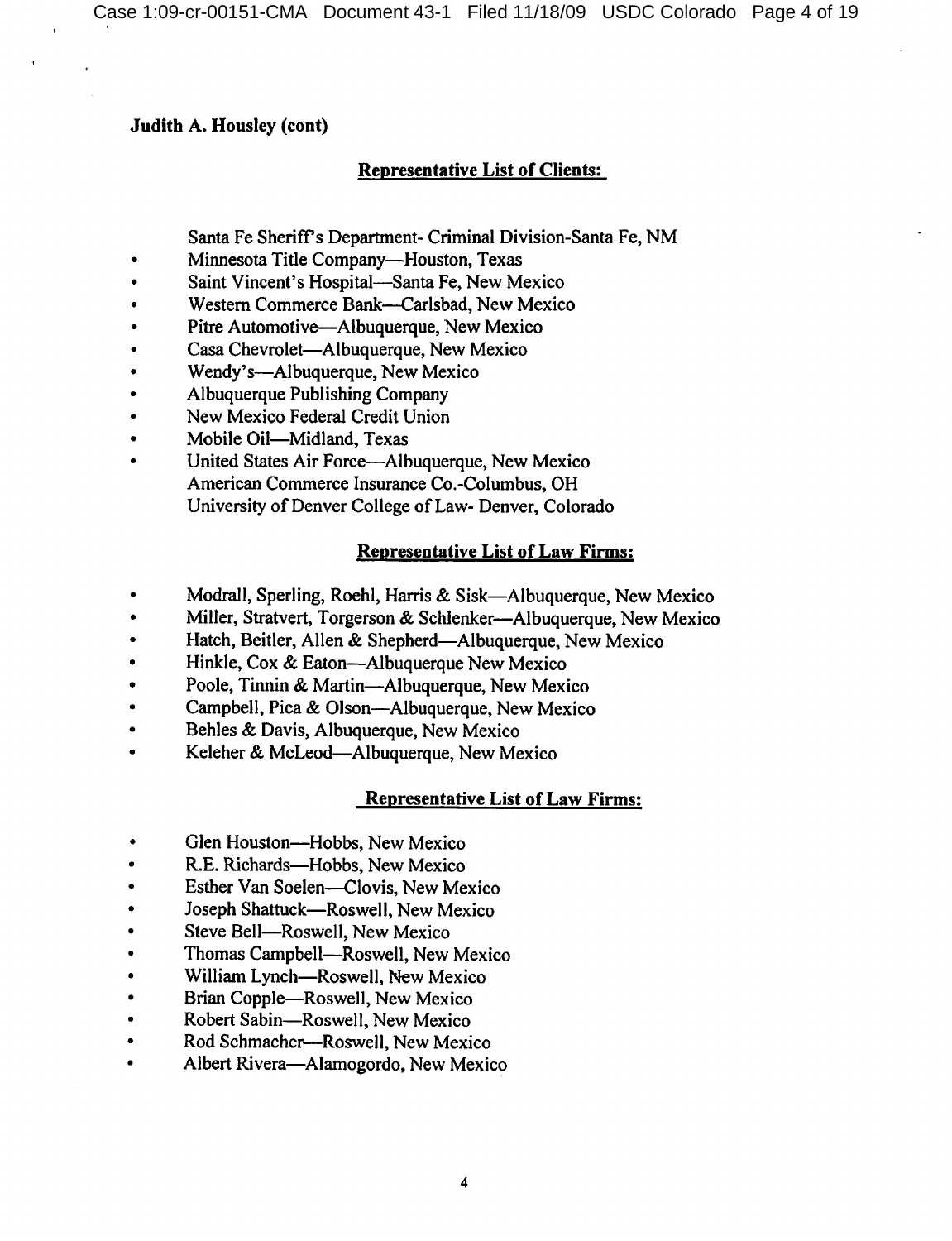- Robert Finch-Farmington, New Mexico
- Val Jolley-Farmington, New Mexico  $\bullet$
- Gary Jeffreys—Deming, New Mexico

## **Representative List of Law Firms:**

- The Honorable Christine Armijo—Las Vegas, New Mexico  $\bullet$
- Tom Finch-Socorro, New Mexico  $\bullet$
- John Reynolds-Silver City, New Mexico
- Ricky Purcell—Tucumcari, New Mexico
- Cliff Johnson-Taos, New Mexico
- Robert Crollett-Taos, New Mexico
- Barry Stout-Truth or Consequences, New Mexico
- The Honorable Leslie Smith-Truth or Consequences, New Mexico
- John Funk, Las Cruces, New Mexico
- Charles Alsup-Clayton, New Mexico
- Judith Cooper-Clayton, New Mexico
- Edward Self-Plainview, Texas
- Brian Billings--Woodward, Oklahoma
- Nancy Rae-Boston, Massachusetts
- Ed Youhas—Chicago, Illinois
- Steven Vidmar-Albuquerque, New Mexico
- Brad Zeikus-Albuquerque, New Mexico
- Gregory Chase—Albuquerque, New Mexico
- David Pearlman-Albuquerque, New Mexico
- Steven McCue—Albuquerque, New Mexico
- The Honorable Albert Murdock—Albuquerque, New Mexico
- Steven Quintana-Albuquerque, New Mexico
- Linda Rockwell-Albuquerque, New Mexico  $\bullet$
- Michael Slosberg—Albuquerque, New Mexico  $\bullet$
- Steven Schonberg-Portland, TX
- Peter Schonberg-Albuquerque, New Mexico  $\bullet$
- John R. Silko—Albuquerque, New Mexico  $\bullet$
- Lisa C. Smith-Albuquerque, New Mexico  $\bullet$
- Janell G. Stamper-Albuquerque, New Mexico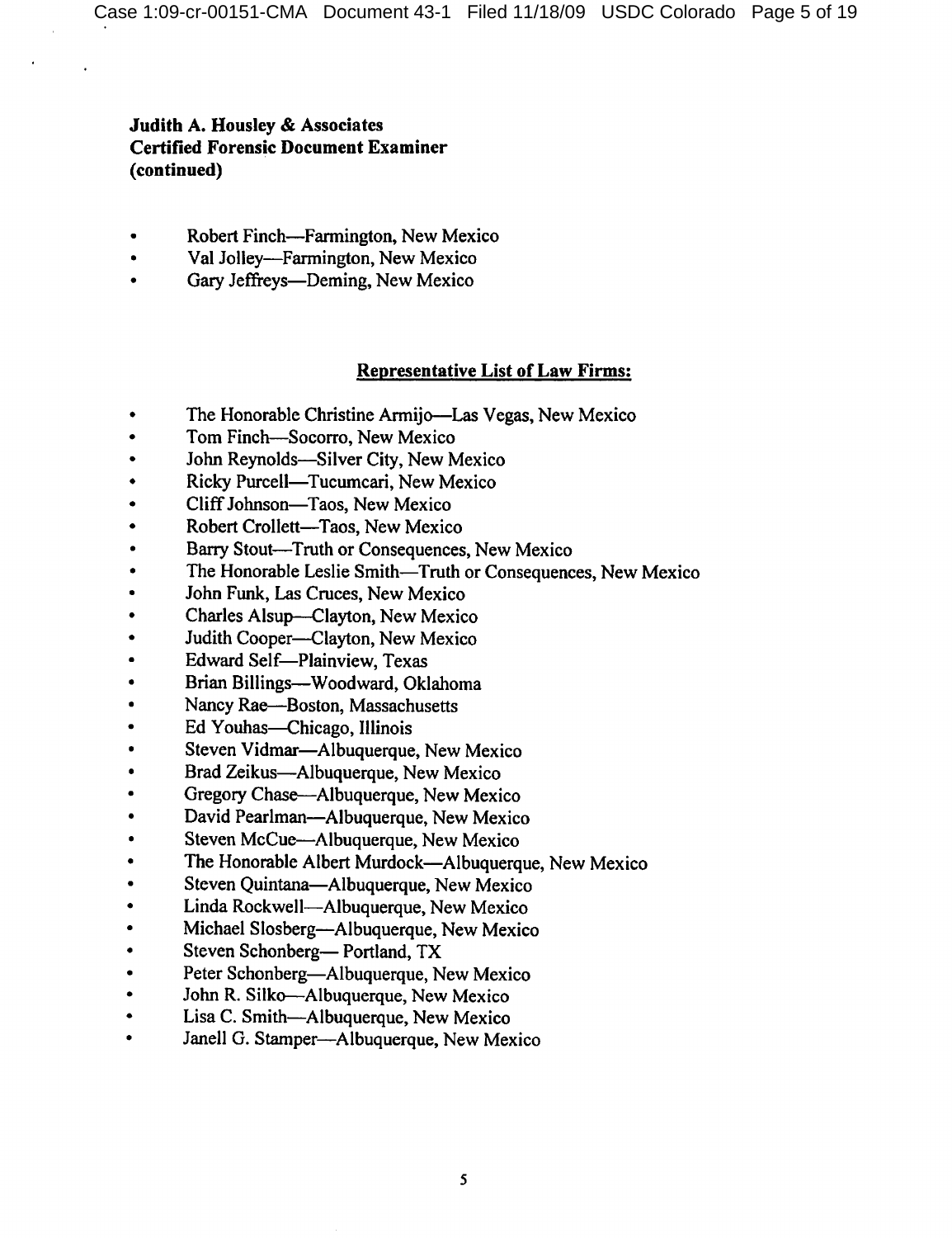- Charles W. Sullivan-Albuquerque, New Mexico
- Bette R. Verlarde—Albuquerque, New Mexico
- Reginald C. Woodward—Albuquerque, New Mexico
- Roberta Beyers-Albuquerque, New Mexico
- Bruce Redd—Albuquerque, New Mexico
- Michael Carey—Albuquerque, New Mexico
- Tom Watrous-Colorado Springs, CO
- Terry Word—Albuquerque, New Mexico
- Jack Smith-Albuquerque, New Mexico

# **Representative List of Attorneys:**

- William Carpenter-Albuquerque, New Mexico  $\bullet$
- William Salmon-Albuquerque, New Mexico
- $\bullet$ Susan Tomita—Albuquerque, New Mexico
- Rolf Melkus—Albuquerque, New Mexico
- Gary Gordon-Albuquerque, New Mexico  $\bullet$
- The Honorable Patricia Madrid-Albuquerque, New Mexico  $\bullet$
- Michael Vigil-Albuquerque, New Mexico
- Marte D. Lightstone—Albuquerque, New Mexico  $\bullet$
- Linda Dietz-Albuquerque, New Mexico  $\bullet$
- Doug Latimer-Albuquerque, New Mexico  $\bullet$
- Alfred Sanchez-Albuquerque, New Mexico  $\bullet$
- William Marchiondo—Albuquerque, New Mexico
- Michael Messina-Albuquerque, New Mexico  $\bullet$
- Doug Foster-Albuquerque, New Mexico  $\bullet$
- Steven Granburg-Albuquerque, New Mexico
- Patrick Villelia-Albuquerque, New Mexico  $\bullet$
- Vaughn D. Ganwish-Albuquerque, New Mexico
- Penni D. Adrian—Albuquerque, New Mexico
- David J. Alderete-Albuquerque, New Mexico
- The Honorable Herb Kraus—Albuquerque, New Mexico
- Robert Dale Morrison-Albuquerque, New Mexico
- Turner Branch—Albuquerque, New Mexico
- Michael Casey—Albuquerque, New Mexico
- Deborah Mande-Albuquerque, New Mexico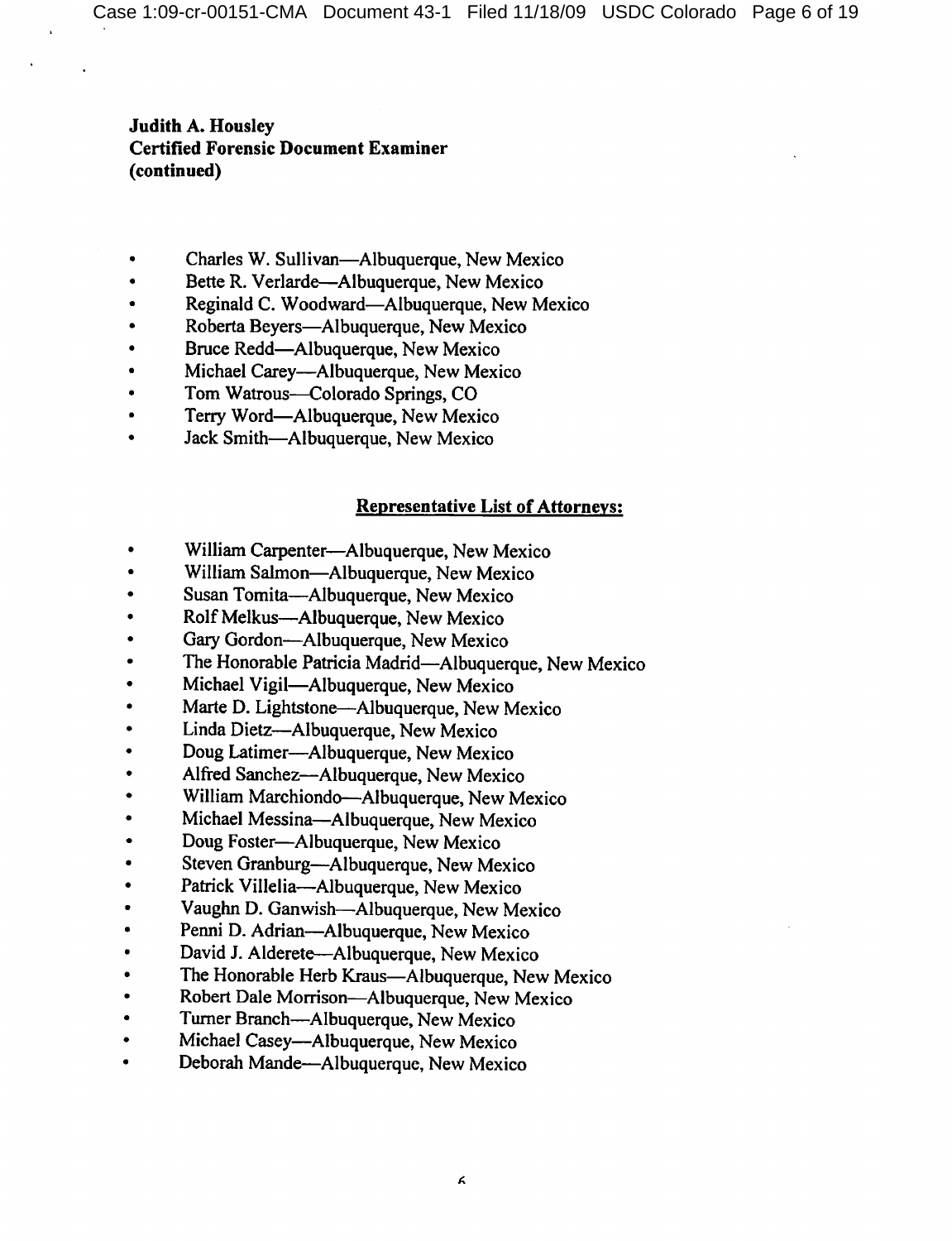- David Housman—Albuquerque, New Mexico
- Martin Porter-Albuquerque, New Mexico
- John Porter-Albuquerque, New Mexico
- Justin Pennington—Albuquerque, New Mexico
- Bruce Pasternack—Albuquerque, New Mexico
- Max Shepherd—Albuquerque, New Mexico
- Elizabeth Gabriel-Albuquerque, New Mexico
- Joseph Roberts-Albuquerque, New Mexico
- Daniel Shapiro-Albuquerque, New Mexico
- George Cherpelis-Albuquerque, New Mexico
- Louis S. Marjon-Albuquerque, New Mexico
- Leon Taylor-Albuquerque, New Mexico
- Michael Watkins-Albuquerque, New Mexico

### **Representative List of Attorneys:**

- Jennie Behles-Albuquerque, New Mexico
- Michael Wile-Albuquerque, New Mexico
- Kent Winchester-Albuquerque, New Mexico  $\bullet$
- Elizabeth Losee—Albuquerque, New Mexico
- Reber Boult-Albuquerque, New Mexico  $\bullet$
- John W. Danfelser-Albuquerque, New Mexico  $\bullet$
- Michael V. Davis-Albuquerque, New Mexico
- The Honorable William W. Deaton-Albuquerque, New Mexico  $\bullet$
- Todd E. Farkas—Albuquerque, New Mexico  $\bullet$
- David Hughes-Albuquerque, New Mexico  $\bullet$
- Peter Schelstraete-Tempe, Arizona  $\bullet$
- Marc Hufford—Rio Rancho, New Mexico
- Kevin Hanratty-Artesia, New Mexico  $\bullet$
- David Norvell-Albuquerque, New Mexico
- Hassen Ibn Abdellah-Elizabeth, New Jersey
- Hold W. Guysi-Albuquerque, New Mexico  $\bullet$
- Mary Han-Albuquerque, New Mexico  $\bullet$
- Ellen W. Leitzer Albuquerque, New Mexico
- Ed Macy Albuquerque, New Mexico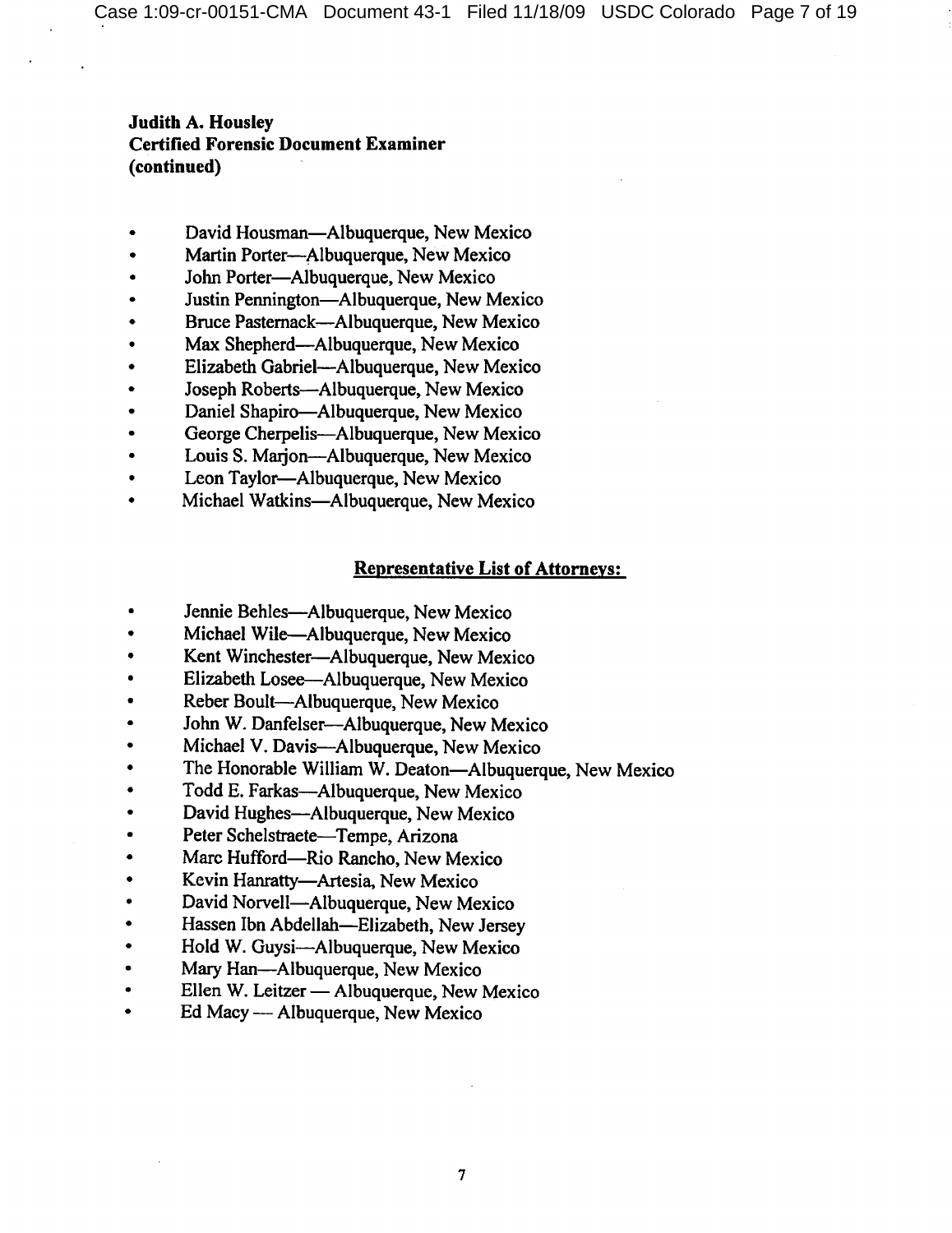- Ron Koch—Albuquerque, New Mexico
- Grey W. Handy-Santa Fe, New Mexico
- C. Emery Cuddy-Santa Fe, New Mexico
- John Roesler-Santa Fe, New Mexico
- Art Bailey-Santa Fe, New Mexico
- Tom Simons-Santa Fe, New Mexico
- Mark Donatelli-Santa Fe, New Mexico
- The Honorable Martha Vasquez—Santa Fe, New Mexico
- Holly Hart-Santa Fe, New Mexico
- John Wentworth-Santa Fe, New Mexico
- Sara Bennett-Santa Fe, New Mexico
- Martha Daly--Santa Fe, New Mexico
- Mark Ish-Santa Fe, New Mexico
- Carl Rogers-Santa Fe, New Mexico
- Jay Stein-Santa Fe. New Mexico

## **Representative List of Attorneys**

- The Honorable Harvey J. Fort, District Judge 5th Judicial District Carlsbad, **NM**
- James Klipstein-Hobbs, New Mexico
- Jay Forbes-Carlsbad, New Mexico
- John Caraway-Carlsbad, New Mexico
- Tom Cherryhomes-Carlsbad, New Mexico
- Thomas Marek-Carlsbad, New Mexico
- Cas Tabor-Carlsbad, New Mexico
- Lon Watkins-Carlsbad, New Mexico
- Jane Schular-Carlsbad, New Mexico  $\bullet$
- Jerome D. Matkins-Carlsbad, New Mexico Ă
- W. T. Martin-Carlsbad, New Mexico
- Carolyn Merchant-Albuquerque, New Mexico  $\bullet$
- Steve Bass-Albuquerque, New Mexico
- Allan Kartchner-Edison, New Jersey
- Ed Bustamonte-Albuquerque, New Mexico  $\bullet$
- Felix Briones-Farmington, New Mexico
- Paul Becht-Albuquerque, New Mexico
- John Walker-Albuquerque, New Mexico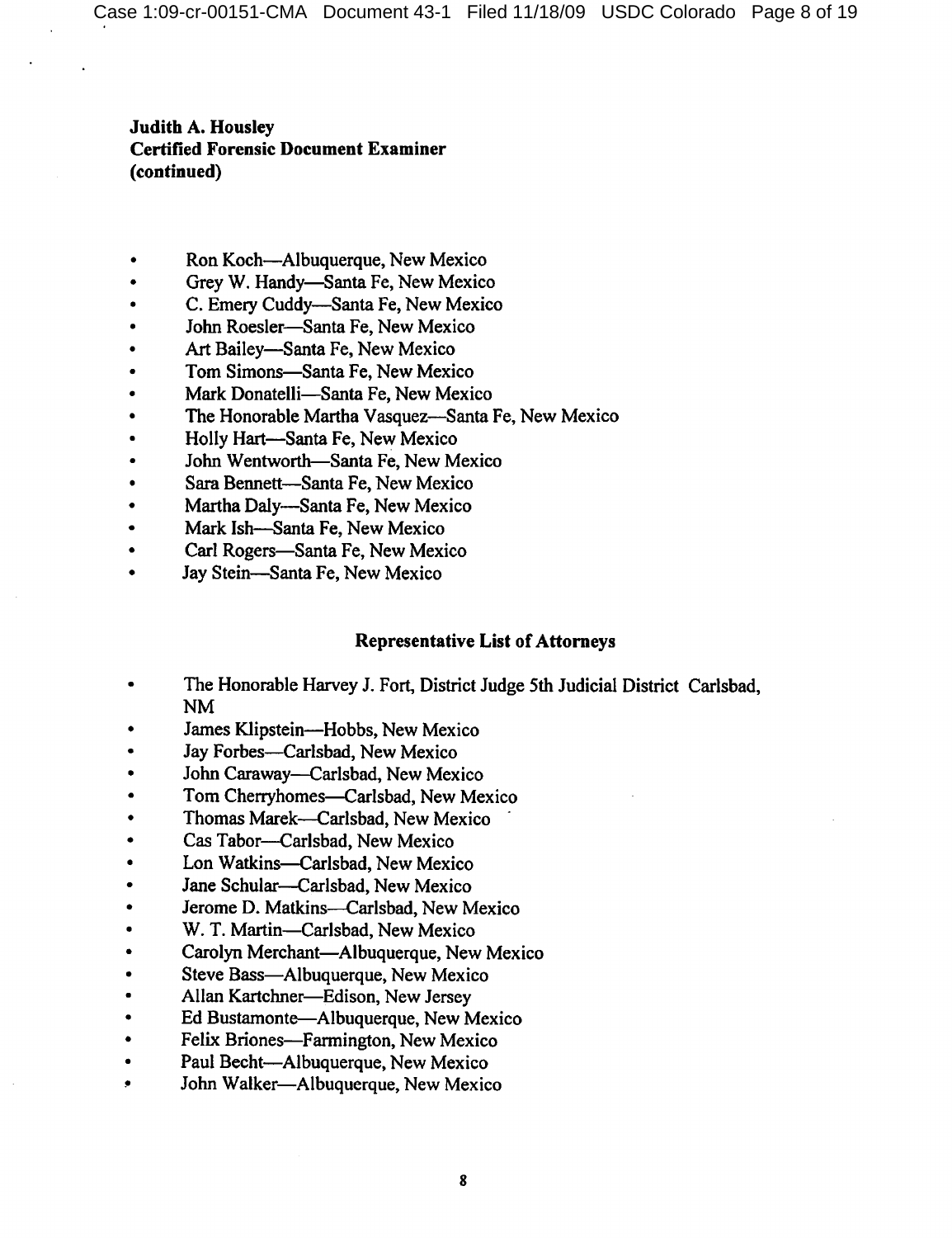- David Skinner—Albuquerque, New Mexico
- Mario Ortiz-Las Cruces, New Mexico
- Don Lepley—Albuquerque, New Mexico
- J. W. Neal-Hobbs, New Mexico
- Jeff Buckles-Albuquerque, New Mexico
- Duncan Scott-Albuquerque, New Mexico
- George Harrison-Farmington, New Mexico
- Kari Brandenburg-Albuquerque, New Mexico
- Doug Schall-Albuquerque, New Mexico
- Sandy Barnhart y Chavez-Rio Rancho, New Mexico
- Tom Baird—Albuquerque, New Mexico
- Jeannette Martinez-Albuquerque, New Mexico
- Dan Rosenfelt---Albuquerque, New Mexico
- Frank Sedillo-Albuquerque, New Mexico
- Jim Beam-Albuquerque, New Mexico  $\bullet$
- B. Mitchell Alter-Brooklyn, New York
- Thomas Patrick Whelan-Santa Fe, New Mexico

## **Representative List of Attorneys:**

- Raymond Van Arnam—Las Cruces, New Mexico
- Robin Blair-Raton, New Mexico
- Dennis Luchetta—Espanola, New Mexico
- Martin R. Esquivel—Albuquerque, New Mexico
- Charles Siebert-Albuquerque, New Mexico
- Jack Glasser-Cederhurst, New York
- Vera Ockenfels-Albuquerque, New Mexico
- Edward Filmyr---New York, New York
- Theresa Johnson-Albuquerque, New Mexico
- W. J. Collopy-Hobbs, New Mexico
- Ray Ortiz-Santa Fe, New Mexico
- Michael Allison—Albuquerque, New Mexico
- Marie Franse-Albuquerque, New Mexico
- Peter J. Adang—Albuquerque, New Mexico
- Thomas Kalm-Albuquerque, New Mexico
- Henry G. Coors, IV—Rutheron, New Mexico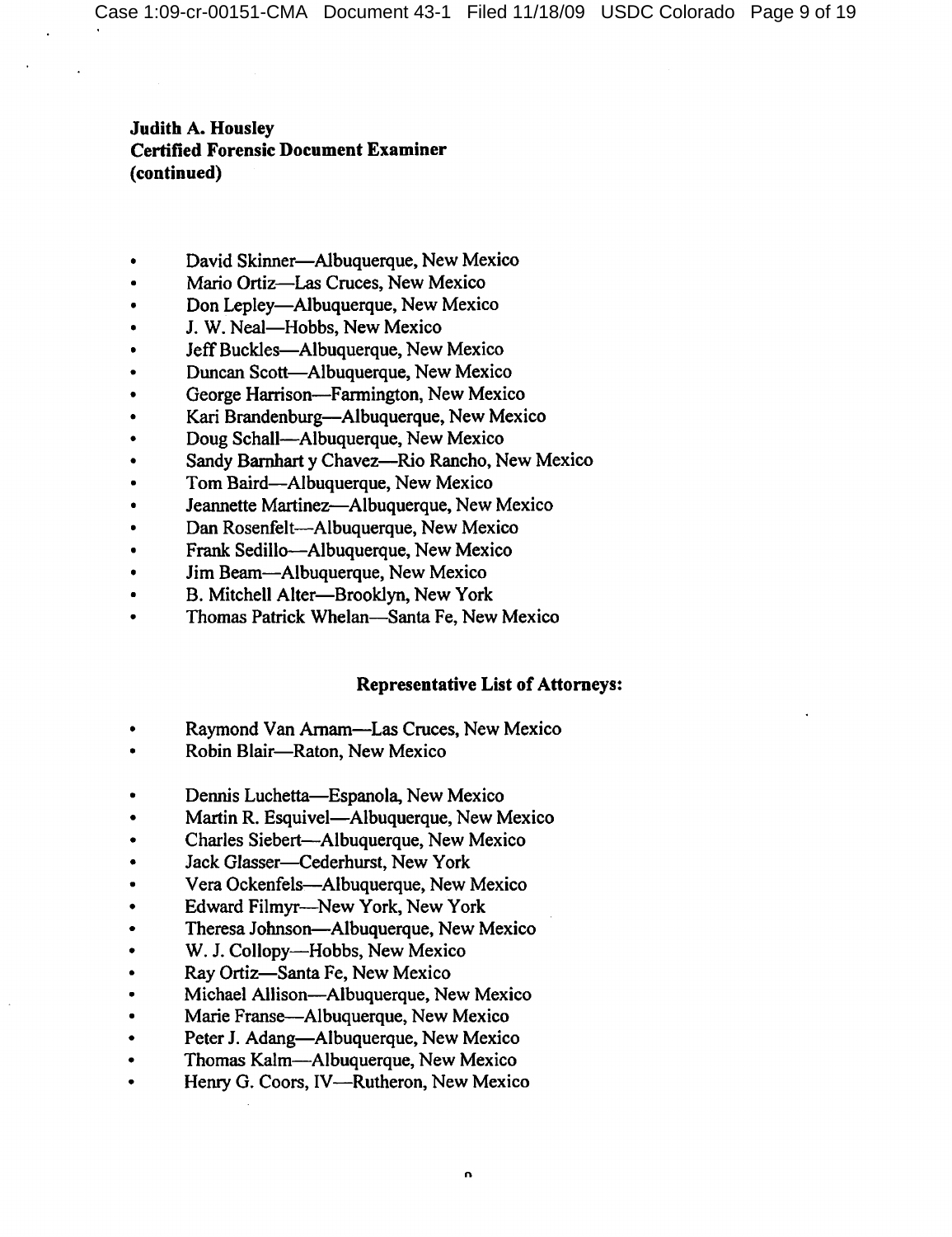- James Bartholomew- Albuquerque, NM
- Lawrence Ruzow-Window Rock, Arizona
- Samuel Peak—Window Rock, Arizona
- Tom Dirickson-Denton, Texas
- Cliff Atkinson—Albuquerque, New Mexico
- Mark Anthony Acuna-Santa Fe, New Mexico
- Sam Sanchez-Taos, New Mexico
- H. F. Rick Hagen-Denton, Texas
- Irving Zirbel-Scottsdale, Arizona
- Ira Byers-Tonto Basin, Arizona
- Barbara Cowen-Fort Lee, New Jersey
- Hal Stratton-Albuquerque, New Mexico
- Burton Broxterman—Albuquerque, New Mexico
- Mel O'Reilly Albuquerque, New Mexico Ron Brot-Los Angeles, California Scott Silva-Phoenix, Arizona Paul Smith-Albuquerque, New Mexico Judith A. Rosenstein- Albuquerque, New Mexico Fred Davis-Albuquerque, New Mexico Kimberly A. Middlebrooks-Albuquerque, New Mexico Stephen D. Burton-Tucson, Arizona

## **Representative List of Attorneys**

Brian Smith-Denver, Colorado Alan T. Spragins-Phoenix, Arizona Mary L. Vermillion-Albuqueque, New Mexico Joseph Camacho-Albuquerque, New Mexico Michael Liebman-Santa Fe, New Mexico Darryl S. Cordle-Albuquerque, New Mexico Lee McMillian-Albuquerque, New Mexico Clint Wellborn-Socorro, New Mexico Bobbie Franklin-Gallup, New Mexico Joe Romero-Albuquerque, New Mexico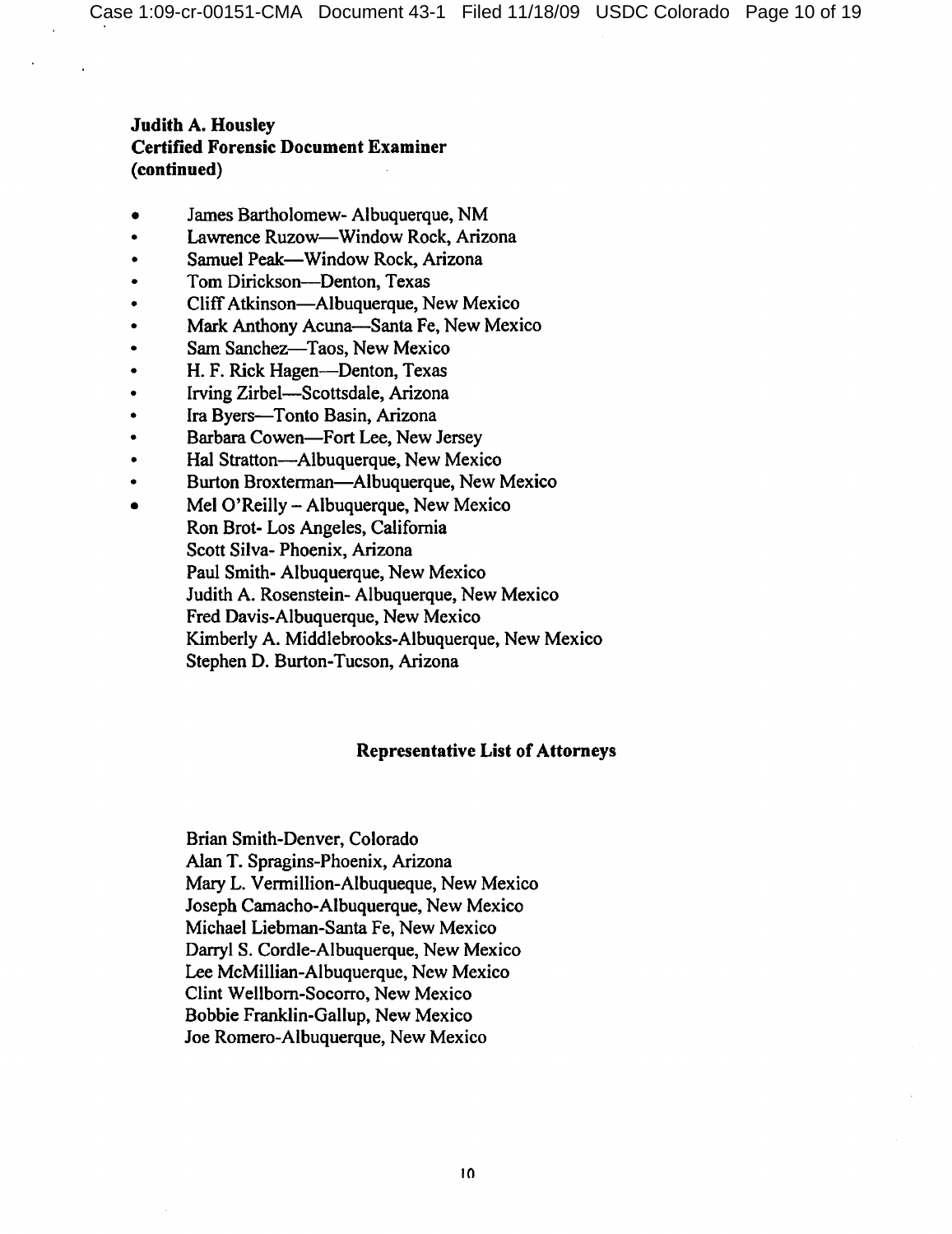> Jeff Rieder-Albuquerque, New Mexico Pete Domenici- Albuquerque, New Mexico Robert Gorman-Albuquerque, New Mexico Steven Jakobs- Albuquerque, New Mexico Rick Fowler- Investigations- Phoenix, Arizona Alfred W. Ricciardi- Phoenix, Arizona (Robbins & Green) Angela Wilson-Gilbert, Arizona Steve Cheifetz-Phoenix, Arizona Gary Peter Khahr- Phoenix, Arizona James Fisher-Phoenix, Arizona Charles Giles, Phoenix, Arizona Alvarez & Gilbert- Phoenix, Arizona Robert Medansky-Phoenix, Arizona Sean McCabe-Phoenix, Arizona Kevin P. McFadden- Scottsdale, Arizona Larry Debus-Phoenix, Arizona Liane Kerr- Albuquerque, NM Litisha K. Frederick-Albuquerque, NM Charlotte Lamont- Albuquerque, NM Linda Grindstaff- Socorro, NM Lee DesChamps-Socorro, NM Stephen Simone- Albuquerque, NM Stephen Jakobs- Albuquerque, NM Steve Natleson-Taos, NM Peter Neisser- Scottsdale, AZ

#### **Representative List of Attorneys**

Thomas M. Clark- Santa Fe, NM Jeff Buckles-Albuquerque, NM Gail Evans- Albuquerque, NM May Lane Leslie- Taos, NM Michael Sanchez- Rio Rancho, NM Jan Tepper- Albuquerque, NM Joe Romero- Albuquerque, NM Robert Crollett-Taos, NM Lee McMillian-Albuquerque, NM Kimberly Middlebrook-Albuquerque, NM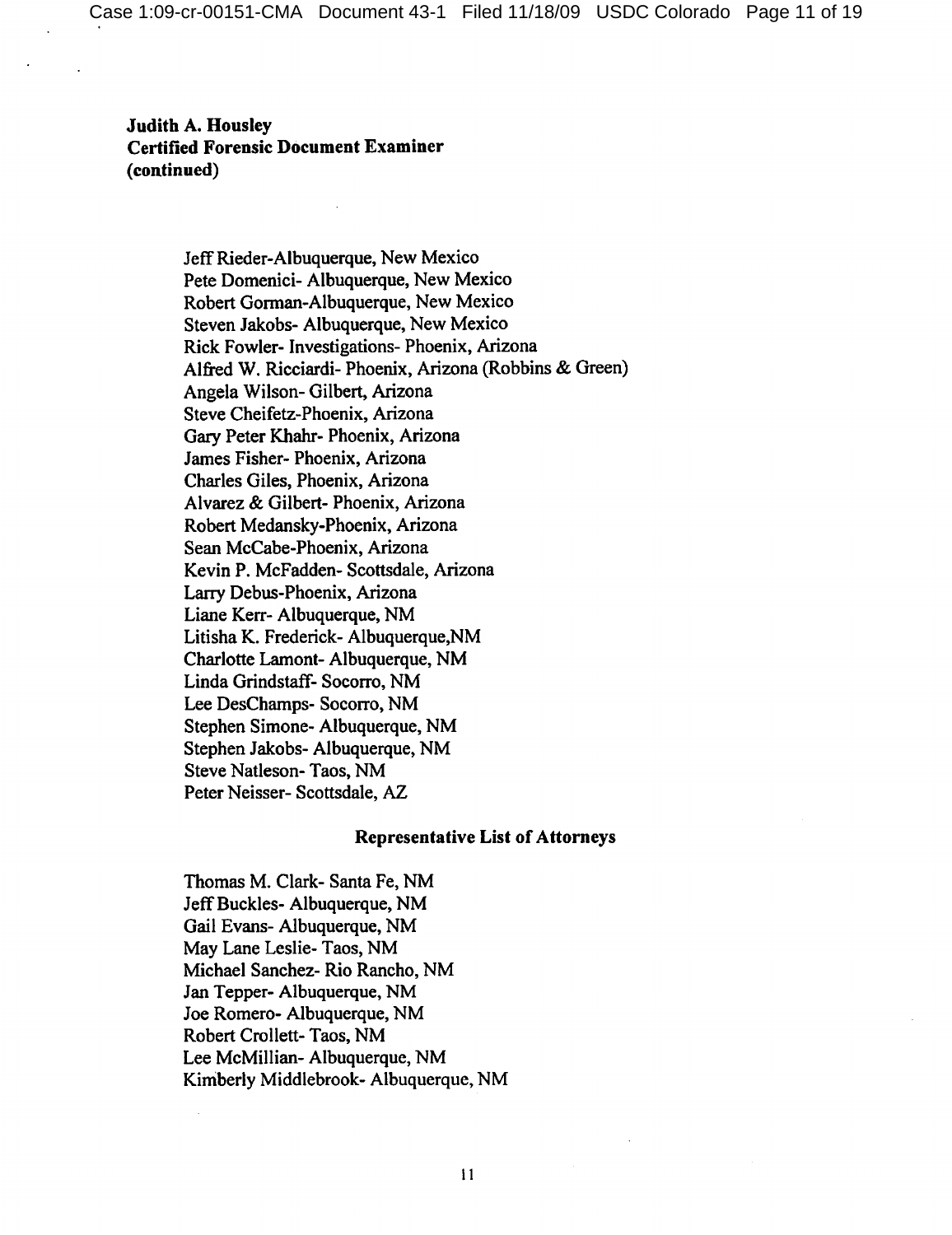> Jerry Busby- Phoenix, AZ The Cavanagh Law Firm-Phoenix, AZ Albert Costales-Truth or Consequences, NM Clint Wellborn-Socorro, NM Daniel Lohlman-Phoenix, AZ Lillian Apodoca- Albuquerque, NM Paul Chronin- Albuquerque, NM William Henderson- Albuquerque, NM Biagio Gingo - Sierra Vista, Az. Susan Porter-Albuquerque, NM Julie Vargas, Albuquerque, NM Susan Lindteiger- Mesa, AZ Valotte Moot-NY, NY

#### **Representative List of Clients**

Intrernational Counterintelligence Services, Inc.- Scottsdale, AZ Acoma Pueblo Indian Reservation Paine-Webber- Albuquerque, NM -New York, NY Coca-Cola- San Francisco, California The Archaeological Conservancy-Albuquerque, NM Hobbs Police Department, Hobbs, NM State Farm Insurance - Phoenix, AZ Newsweek Magazine, NY District Attorney-Roswell, NM District Attorney-Tucumari, NM State of New Mexico-Risk Management Division-Santa Fe, NM State of New Mexico Veteran's Center Blue Cross Blue Shield of Arizona Allstate Insurance- Denver, CO & Albuquerque, NM Farmer's Insurance- Denver, CO

#### **Representative List of Clients**

Budget Rent A Car- Denver. CO Roswell Fire Department-Roswell, NM United States Postal Service- Phoenix, AZ Health Care Professional Services-Albuquerque, NM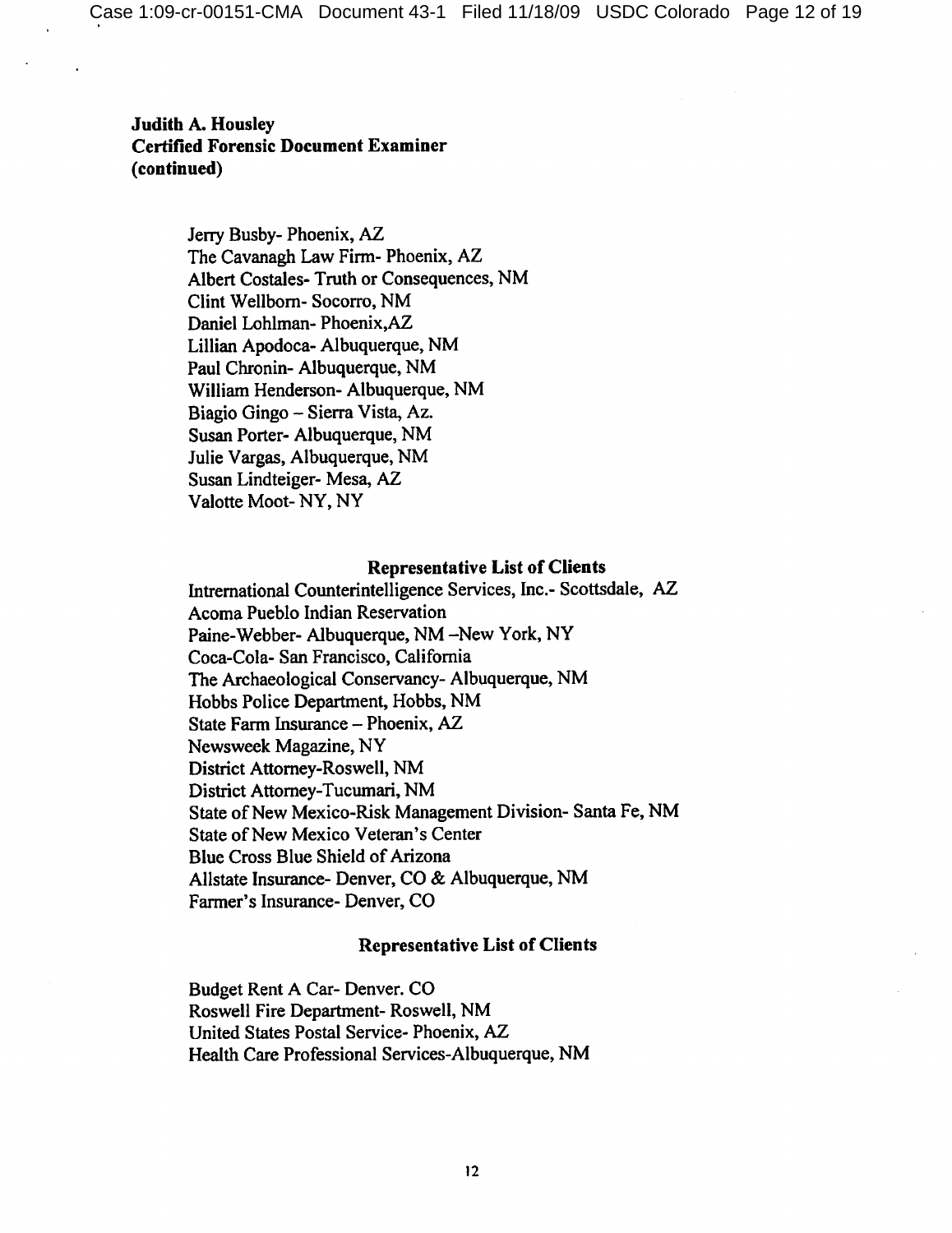### **Judith A. Housley (cont)**

FIDELITY NATIONAL INSURANCE- DALLAS, TX American National Insurance-Phoenix, AZ District Attorney-Roswell, NM Torrance County Sheriff- Estancia, NM Super Shuttle-Phoenix, AZ Roadway Trucking-Denver, CO International Counter Intelligence- Phoenix, AZ

#### **Representative List of Attorneys**

Robert Rothstein-Santa Fe, NM John Sullivan-Santa Fe, NM John M. Benassi- San Diego, Calif. Peter M. Munson-San Diego, Calif. Chris Doughtery-Albuquerque, NM Mickey Barnette-Albuquerque, NM Ralph E. Hunsaker- Phoenix, Arizona Don Shchutte-Tucumcari, NM D. Eric Hannum- Albuquerque, NM Judith Rosenstein-Albuquerque, NM Gene Gulinson- Phoenix, Arizona Wayne Bingham- Albuquerque, NM Doug Fritzpatrick- Sedona, Arizona John Kubasch-Scottsdale, Arizona Henry Howe- Gallup, NM Joan McMann-Hobbs, NM Sylvan Segal- Albuquerque, NM Mary Lane Leslie-Taos, NM Ken Mikal- Phoenix, AZ Jay Rock-Phoenix, AZ Bo Riley-Denver, CO. Ralph Hufsaker-Phoenix, AZ Roger Moore, Albuquerque, NM Bill Hyde-Albuquerque, NM Jeanne Lahrman-Roswell, NM Stephan Uslan-Denver, CO. Steven Seeger- Gallup, NM. Yvonne Yragai- Phoenix, AZ Paul Fish-Albuquerque, NM Peter Wirth-Santa Fe, NM Morgan Lyman-Las Cruces, NM Donald Gentry- Denver, CO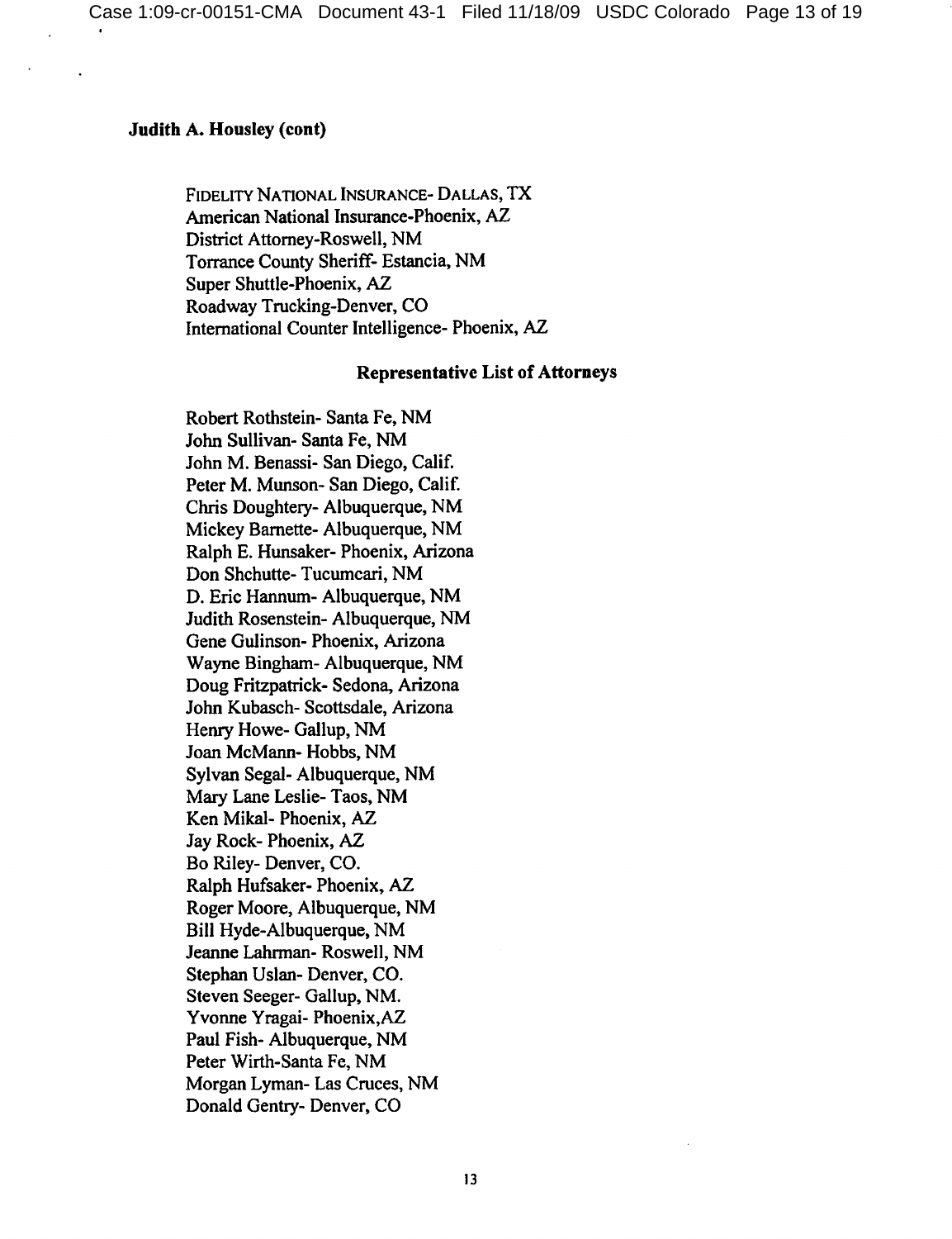### Judith A. Housley (continued)

Samuel Behar-Albuquerque, NM Felipe D.J. Millan-El Paso, TX

### **Representative List of Clients**

Saii Vettiyel- Phoenix, AZ Mike Welker-Phoenix.AZ Dana Pearson-Phoenix, AZ Betsy Tidwell-Phoenix, AZ Reginald Cooke-Phoenix, AZ Brandes, Lane & Joffe-Phoenix AZ Harry latridis-Phoenix, AZ Titus, Brueckner & Berry-Phoenix, AZ Robert Steward-Phoenix, AZ Joseph W. Charles-Phoenix, AZ Thomas E. Price-Phoenix, AZ Robert Jennings-Phoenix, AZ Allan Baskin-Phoenix, AZ Ken Henre- Las Cruces, NM David G. Crum-Albuquerque, NM Jack Meyer-Jacks-Albuquerque, NM Bill Hibbard-Steamboat Springs, CO Jim Noble-Santa Fe, NM Will Ferguson-Albuquerque, NM Al Thiel-Albuquerque, NM Grey Handy-Santa Fe, NM John Bezzeg- Grants, NM Barry Crutchfield-Lovington, NM Jim Stamas-Phoenix, AZ Deborah Kerr-Phoenix, AZ Barney James Reeves- Las Cruces, NM Liza Stewart- Albuquerque, NM David Gibbens-Albuquerque, NM Robert Melton-Albuquerque, NM Phillip Trujillo- Espanola, NM Jeanne Hetzel-Quintero- Las Cruces, NM **Edward Parrish- Denver, CO** Todd Holmes-Gallup, NM Walter Reardon- Albuquerque, NM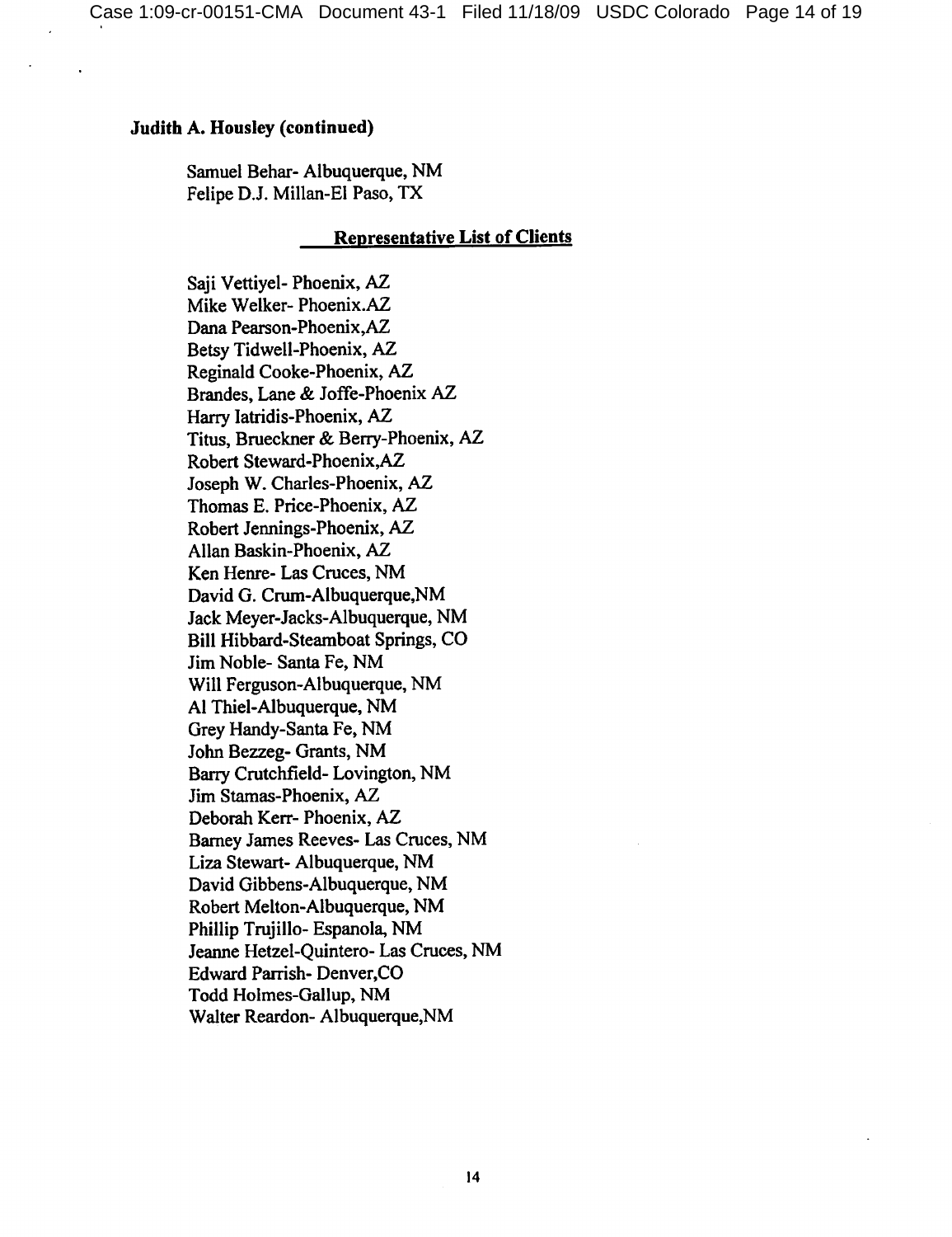### **Judith A. Housley (continued)**

Will Waggoner, Santa Fe, New Mexico Robert E. Goodwin-Denver, CO KENNETH SPARKS, COLORADO SPRINGS, CO Will Dudley- Denver, CO Ronald Anderson-Phoenix, AZ Sandoval Law Firm- Albuquerque, NM Lorna Wiggins- Albuquerque, NM Patricia Williams-Albuquerque, NM Scott Mack-Phoenix, AZ Barry Williams-Albuquerque, NM Jim Bierly- Albuquerque, NM James Brandenburg- Albuquerque, NM Sally Barlow- Albuquerque, NM Roseanne Canumez, Las Cruces, NM Mark Svejda-Scottsdale, Arizona Michael Hoeferkamp- Albuquerque, NM Fred Gabler, Denver, CO Elliott Weinreb, Santa Fe, NM Michael Hickey, Denver, CO Brian Stover, Lovington, NM (ADA) Gilbert Frith, Santa Fe, NM Michael Blake, Albuquerque, NM Antonio Dominguez- Phoenix, AZ Duane Bunce- San Antonio, TX Tom Jones, Albuquerque, NM Gail Brownfield, Albuquerque, NM James Kreutz-Denver. CO Matt Byers- Carlsbad, NM Kenneth Bemis-Phoenix. AZ Stevan Schoen-Albuquerque, NM Terry Ehrlich-Denver, CO Linda Channon Murphy-Des Moines, Iowa Jay Mattera- DA- Philidelphia, PA. Hermilio Iniquez- Phoenix, AZ Nancy Garner-Albuquerque, NM Bill Keeling- Gallup, NM Michael Lawrence-Denver, CO Julie Howe-Phoenix, AR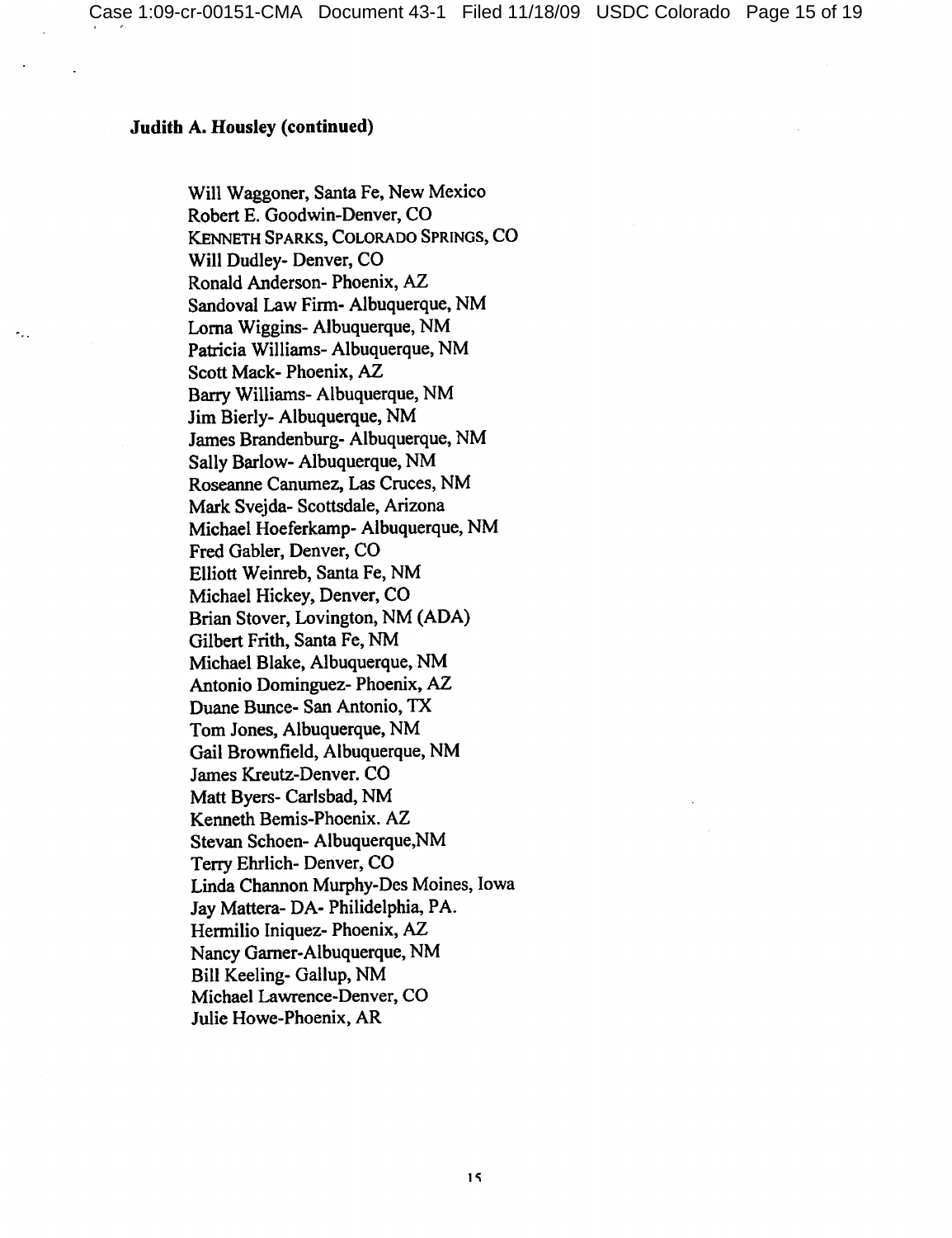### **Judith A. Housley (cont.)**

Mike Powers-Denver, CO Mel Fisher-Boise, ID Molly Allan-Denver, CO Michael Winchester-Las Cruces, NM Michael Lawrence- Denver, CO Keith A. Hebeisen-Chicago, Ill Duncan Bradley-Las Cruces, NM Jane Yee-Albuquerque, NM Matthew S. Schultz-Phoenix, AZ Paul Augustine-Bosie, ID John Burnett-Albuquerque, NM Paul Knost-Phoenix, AZ John Wertheim- Santa Fe, NM Catherine Leas-Phoenix, AZ Todd McCurry-Wilmington, NC Nicholas T. Bokides- Weiser, Idaho Harriett Hickman-Albuquerque, NM Paul Andrew Bleicher-Albuquerque, NM John McKendree-Denver, CO. Mary McDonald-Phoenix, AR. Jason Bowles-Albuquerque, NM Terry Lutts-Denver, CO Hoyt Garvey-Albuquerque, NM Joe Romley-Phoenix, AZ Freida Leonard-Denver, CO Suzanne Griffiths-Lone Tree, Colorado Kenneth Welsh-Phoenix, AZ Charles List-Albuquerque, NM Leonard Higdon-Denver, CO Raymond Archambeau-Bloomfield, NM Hillary Hoffman Peak-Washington, DC Angelo J.Artuso-Albuquerque, NM Dennis Hill-Albuquerque, NM Zachary Muscatel- Phoenix, AZ Mary Dreyer-Phoenix, AZ Jay Faurot-Farmington, NM Scott Humble-Phoenix, AZ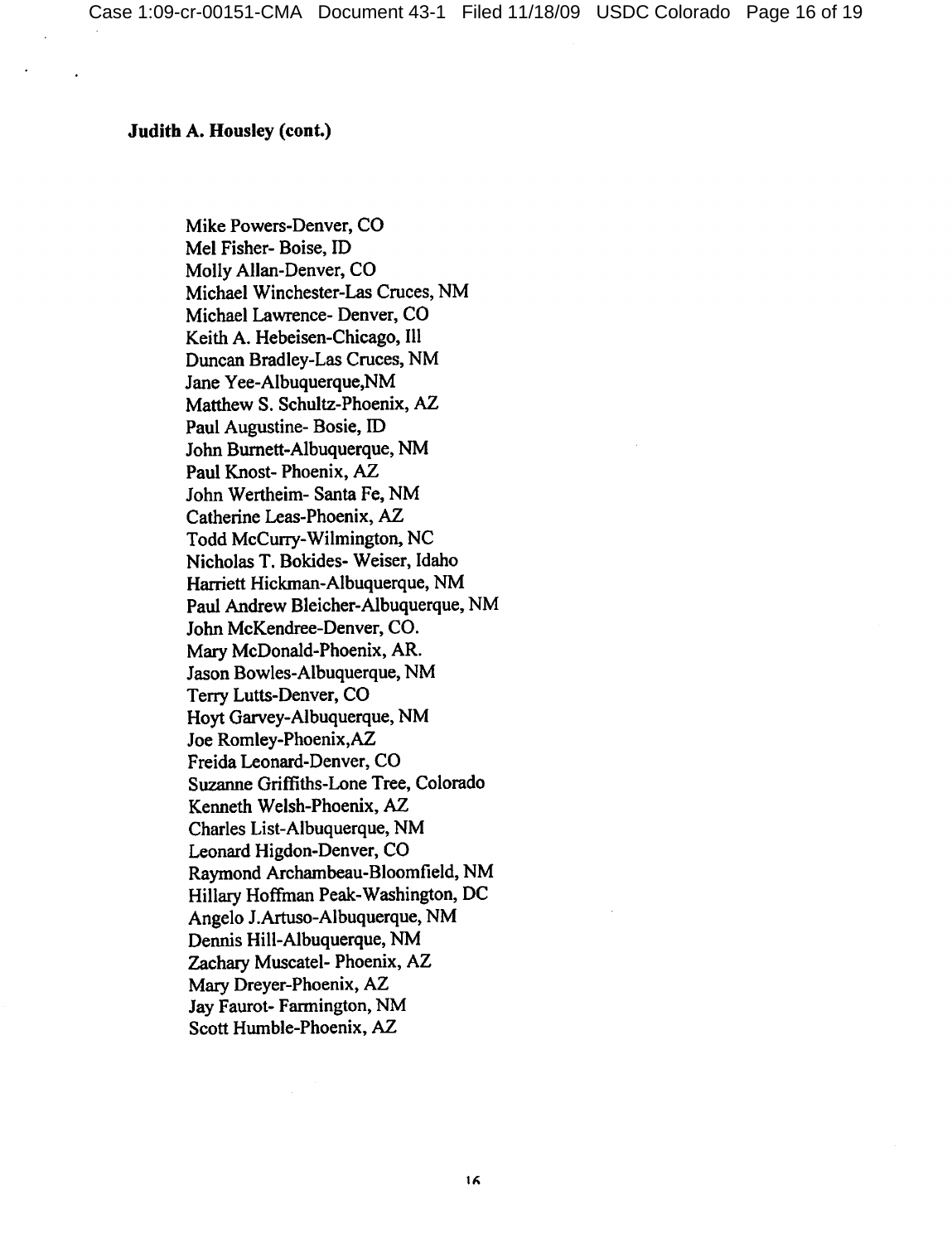Judith A. Housley (cont.)

Beverly Hawk-Denver, CO Larry Leshin-Albuquerque, NM Mike Glade-Denver, CO Sandra K. Hamilton- Mesa, AZ

Pat Rogers, Albuquerque, NM Angelo Arturo, Albuquerque, NM Paul Stevens, Denver, CO Doug Seitle-Phoenix, AZ L. James Martin- Lake Havasu City, AZ William Salmon-Albuquerque, NM John E. Keithly-Anthony, NM

Catherine Burkey- Grand Junction, CO Andrew Iverson- Denver, CO Dorothy Sanchez- Albuquerque, NM Tim Cornish-Albuquerque, NM Jim Williamson- Denver, CO Jerry Steed- San Antonio, TX. David A. Helmer-Frisco, CO Ivan Call-Denver, CO

### **Representative List of Clients:**

Karl Elledge- Sierra Vista, AZ Christopher A. Taravella- Greenwood Village, CO Barton L. Baker- Yuma, AZ. Eric Torgensen-Denver, CO. Cynthia Treadwell Miller-Denver, CO. Beth Womersley-Denver, CO Holly Gorman-Phoenix, AZ Nancy Kara- Grand Junction, CO Cody Kelley-Albuquerque, NM Warren Schaeffer- Greeley, CO Beth Hubbard, Las Cruces, NM Katrina A. Skinner, Denver,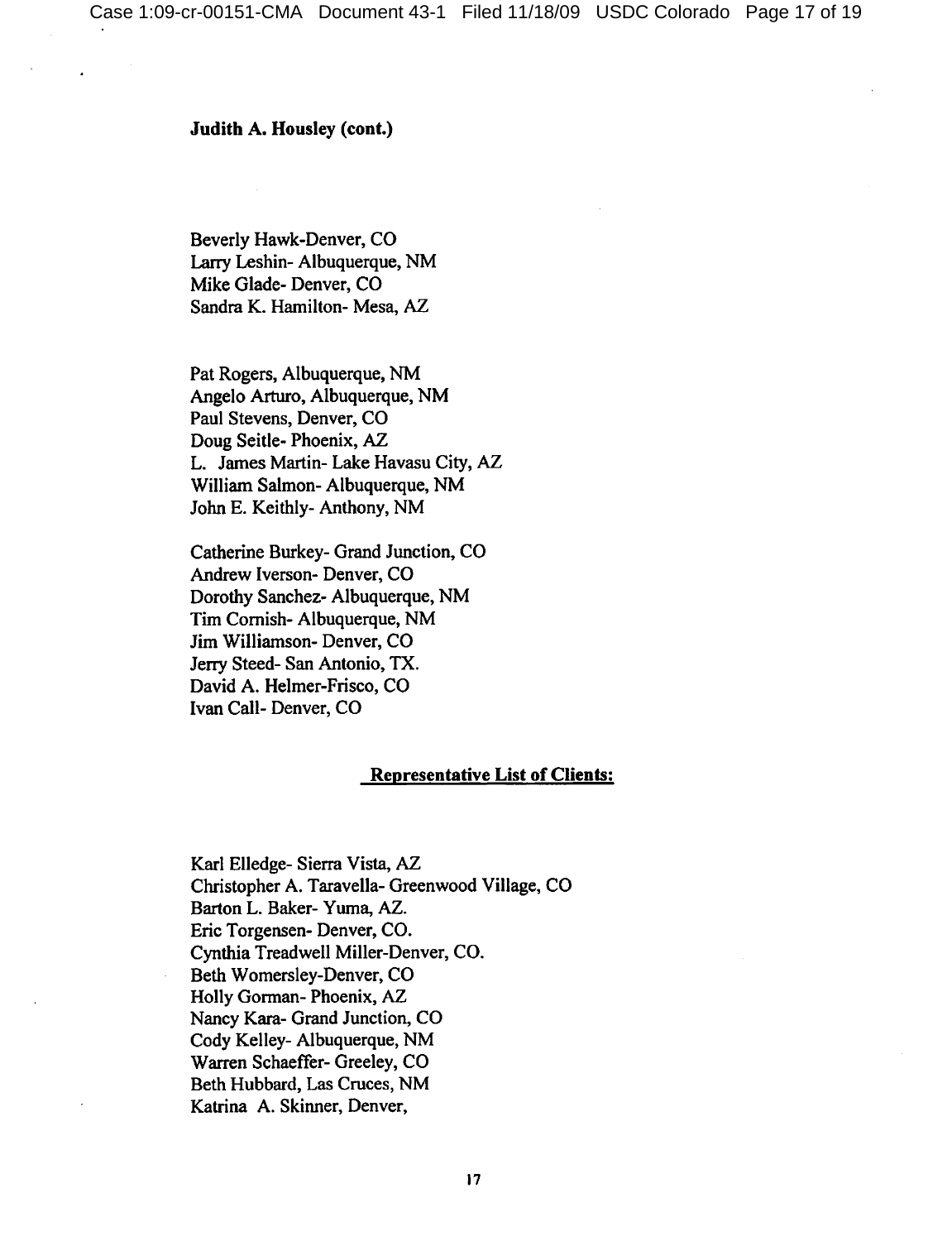### **Judith A. Housley (continued)**

Heather Nelson-Phoenix, AZ Ed Threet-Albuquerque, NM Jenna Duke-Denver, CO Colleen Rea-Denver, CO

#### **Representative List of Attorneys**

Venkatesh Iler, Denver, CO. Scott Barnard, Dallas, TX Heather Wellborn, Lake Havisu City, AZ William Hornbeck, Denver, CO Casey Watchman, Crownpoint, NM Shelley Sanders Kehl, NYC Del Conroy, Los Lunas, NM Max Best-Clovis, New Mexico Don Loose-Phoenix, AZ. Tim O Quinn-Tucumcari, NM Rick Nicoletti- Denver, CO Kellie Sanford-Phoenix, AZ Wayne Stewart-Denver, CO The Honorable Richard Old Horse- Phoenix, AZ James Sun Park-Phoenix, AZ Kesha Hodge-Phoenix, AZ Scott Oliver-Albuquerque, NM Nicky Hughes-Phoenix, AZ Micah Rose-Albuquerque, NM Lori C. Hulbert-Englewood, CO

Marc Alpert-Boston, MA David DeMuro- Denver, CO Gordon Vaughn-Denver, CO Brad Hall- Albuquerque, NM Michael Zdancewicz- Phoenix, AZ David Bonfiglio-Scottsdale, AZ Harry Stone-Phoenix, AZ Lucia Misa-O'Connor- Albuquerque, NM Mark Fine-Albuquerque, NM Keith Newbold-Durango, CO Michael Stell- El Paso, TX John Shannon-Phoenix, AZ Christopher Graeser- Santa Fe, NM Larry Guggino- Los Lunas, NM